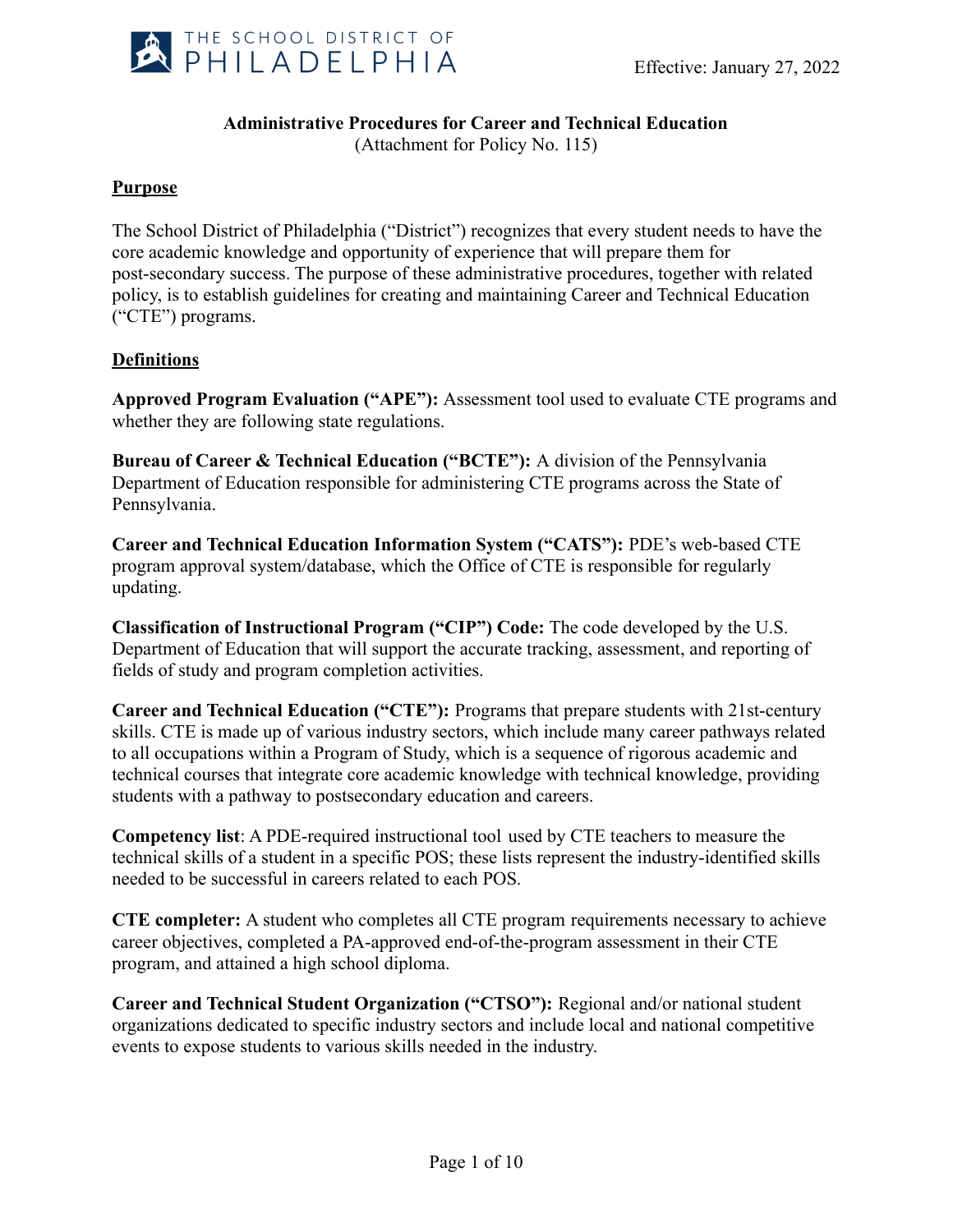

**High Priority Occupation ("HPO") List:** Current list of state and local job categories that are in demand by employers, have higher skill needs, and provide family sustaining wages for a specified period of time as dictated by the U.S. Department of Labor.

**NOCTI:** The PDE-approved CTE end-of-program student assessment. The Michigan-based company is no longer referred to as "National Occupational Competency Testing Institute;" it is only referred to as "NOCTI."

**National Institute of Metalworking Skills ("NIMS")**: The industry-aligned end-of-program student assessment for metalworking/fabricating-related CTE programs.

**Occupational Advisory Committee ("OAC"):** Advisory committee established for each CTE program or cluster area of related programs offered by each individual high school. Members include employees and employers in the occupation for which training is provided. The committee advises the board, school administration, and teachers on curriculum, equipment, instructional materials, safety requirements, program evaluation, and other related matters and to verify that the programs meet industry standards.

**Pennsylvania Information Management System ("PIMS"):** A PDE longitudinal data system that efficiently and accurately manages, analyzes, and disaggregates data for students served by Pennsylvania's Pre-K through postsecondary and undergraduate education systems.

**Pennsylvania Skills Certificate:** Issued by PDE, this certificate is awarded to CTE students who achieve at the Advanced level on NOCTI or NIMS.

**Postsecondary Education:** An educational program for students who have earned their high school diploma or equivalent and desire to obtain education/training beyond that level, in an effort to prepare them for a career.

**Program of Study ("POS"):** CTE programs consisting of a one (1), two (2), or three (3)-year sequence offered for an average minimum of 360 hours per year of instruction. Typically, students are enrolled in their CTE course a minimum of two (2) hours or periods per day, throughout the school year. These programs are approved by the BCTE.

**Technical Assistance Program ("TAP"):** A BCTE-led initiative to increase the quality and impact of CTE programs while ensuring that these programs are aligned with the Commonwealth's economic and workforce development priorities and goals as outlined in the current Strategic Plan: to increase academic and occupational achievement and success for all CTE students.

# **Procedures**

CTE provides students with the opportunity to acquire challenging academic and technical skills, preparing them for high-skill, high-wage, and high-demand careers in a competitive 21st century global economy. In addition to acquiring specific technical skills related to a career pathway, CTE programs are designed to contribute to the broad educational achievement of students, including academic skills such as reading, writing, and mathematics, as well as to their ability to work independently and as part of a team, think creatively, and solve problems, and utilize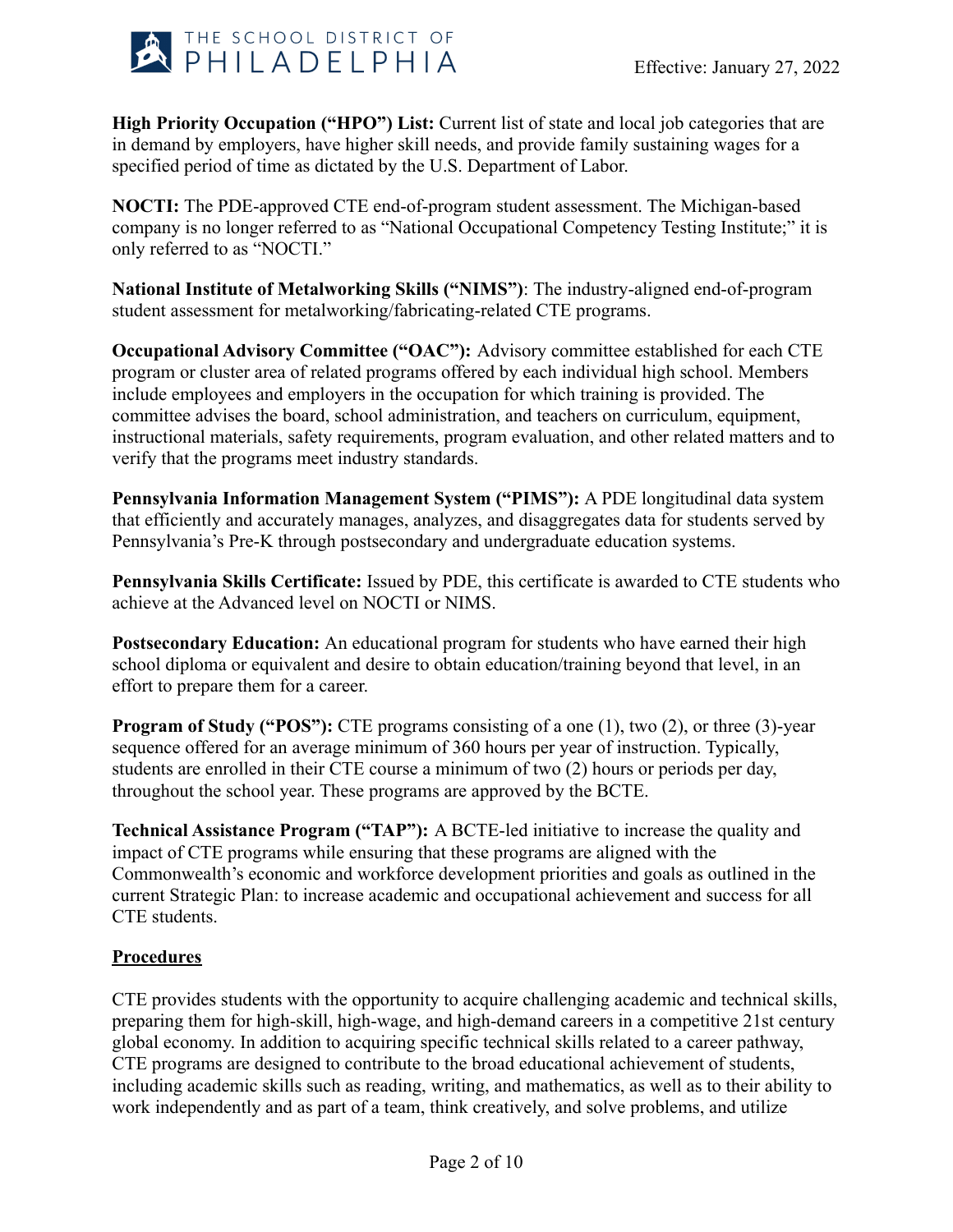

technology. CTE teaches students the high-demand skills needed for postsecondary (college and career) success.

## Office of Career and Technical Education ("CTE")

The District's Office of CTE, a division of the Office of Academic Supports, is responsible for the implementation of CTE programs across all District high schools. The duties of program implementation are broken down by industry cluster to best serve the programs that are offered throughout Philadelphia. CTE Industry Development Specialists ("IDS") oversee the implementation of their respective CTE area. In addition to the IDS, each CTE POS has a Career Awareness Specialist ("CAS") that works directly with students enrolled in the CTE programs at the school, provides career development services, and supports partnerships that promote the goals and mission of the Office of CTE. Career Integration Specialists ("CIS") serve as teacher coaches that support new and veteran teachers with mastering the skills necessary to be successful in the classroom.

### CTE Program of Study ("POS")

The District's CTE programs are located across two school types: Comprehensive CTE Schools and Schools with CTE Programs. The District's comprehensive CTE schools are schools where all students in grades 10 through 12 are enrolled in CTE Programs of Study ("POS"). Alternatively, in Schools with CTE Programs, some students take CTE coursework while others do not. POSs are approved by the BCTE.

The development and implementation of POSs is a requirement of the *Strengthening Career and Technical Education for the 21st Century Act (Perkins V)*. POSs:

- incorporate secondary education and postsecondary education elements;
- include coherent and rigorous content aligned with challenging academic standards and relevant career and technical content in a coordinated, non-duplicative progression of courses that align secondary education with postsecondary education to adequately prepare students to succeed in postsecondary education;
- may include the opportunity for secondary education students to participate in dual or concurrent enrollment programs or other ways to acquire postsecondary education credits and lead to an industry-recognized credential or certificate at the postsecondary level or an associate or baccalaureate degree.

Students in an approved CTE POS are enrolled in a one (1), two (2), or three (3)-year CTE program and must receive a minimum number of instructional hours over the course of the program (720 hours for one (1) and two (2)-year programs, and 1,080 for three (3)-year programs).

Students who complete their POS are considered CTE completers. CTE students must be roster-coded according to the number of hours and/or periods a student is pursuing to complete their CTE program. Course codes, therefore, depend upon the participation level of each individual student.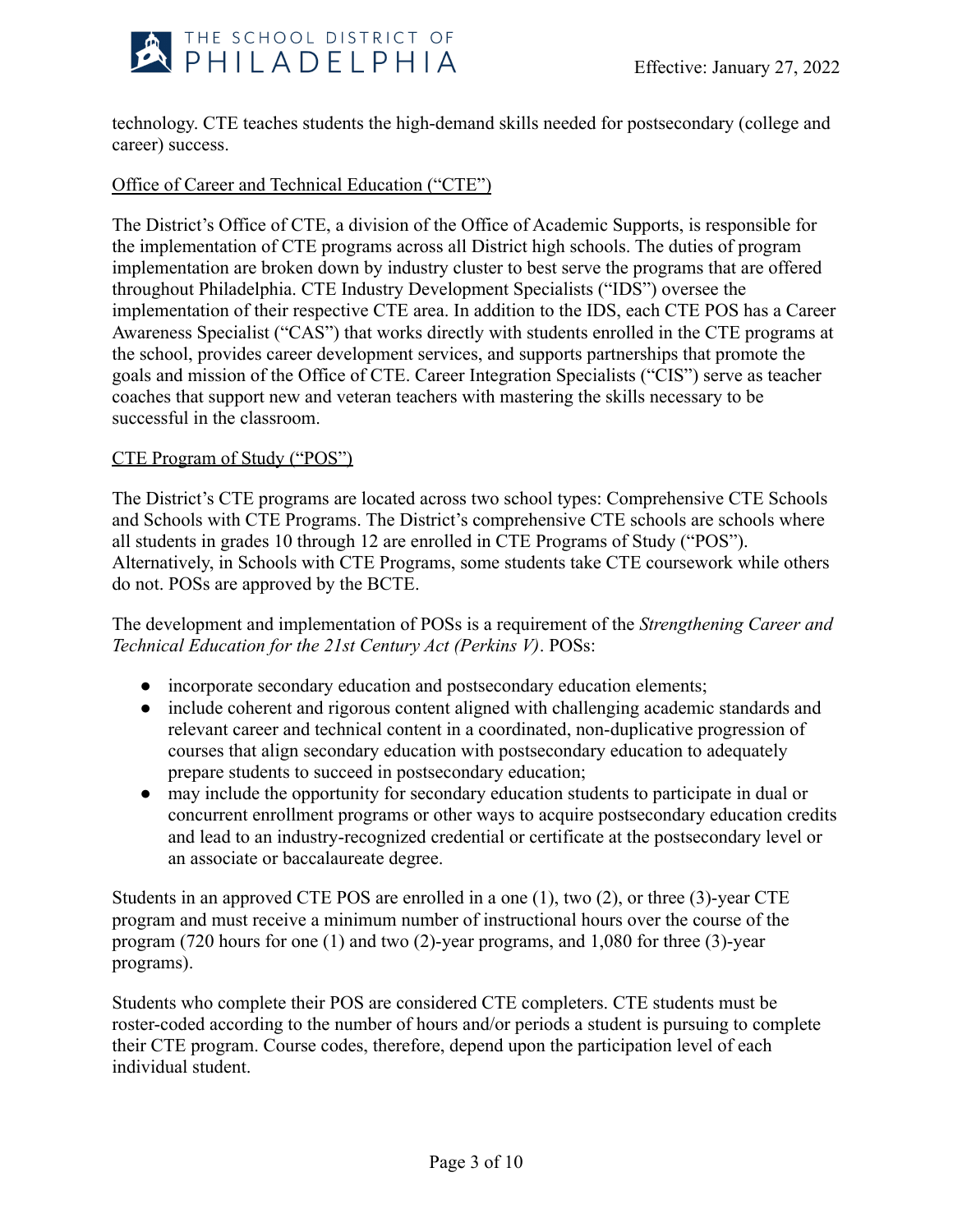

## The list of POSs can be found on the Department of Education's [Programs of Study webpage.](https://www.education.pa.gov/K-12/Career%20and%20Technical%20Education/Programs%20of%20Study/Pages/default.aspx)<sup>1</sup>

### Perkins CTE Program Funding

The District's CTE programs are funded primarily through *Strengthening Career and Technical Education for the 21st Century Act (Perkins V Grant).* Perkins funds are awarded to the District and are managed by the Office of CTE. Schools that have approved CTE POS are given specific budgets every school year according to the number of CTE programs and CTE students. Schools then order the equipment, supplies, materials, and resources needed for each CTE program to operate for that particular school year.

#### *Permissible Use of Funds*

Perkins funds are directed toward strengthening the academic and career and technical skills of CTE students, and to ensure that CTE programs are aligned to workforce needs and curriculum is reflective of current technical industry standards. Perkins should be used for career exploration and career development activities; professional development for teachers, faculty, school leaders, administrators, specialized instructional support personnel, and counselors; integration of academic skills into CTE POS; curriculum development, sustaining OACs; instructional industry-standard equipment; supplies; technology; work-based learning; industry certifications; CTE teacher recruitment and employability skills. Perkins funds should not be used for costs associated with furniture; construction or renovations; equipment and supplies not used directly to teach skills to students; salaries or wages to secretarial support staff and students; costs of promotional items; in- and out-of-state conference travel unrelated to local Perkins plans; or any routine consumable supplies, except those required to provide additional services to special population students.

#### Program of Study ("POS") Required Competencies

POSs have been developed through the requirements of the Perkins related to the CIP codes that align to the PA Department of Labor and Industry's HPO list. Each POS has an aligned PDE-approved competency list, which represents the industry-identified skills needed to be successful in careers related to the POS.

CTE teachers are required to utilize the competency list as the foundation of the CTE curriculum model in their POS, on which instructional lesson plans are developed. CTE teachers must also maintain and regularly update a competency list for every student enrolled in their CTE POS, in order to track the competencies each student has completed.

The competencies developed and approved for the CTE task lists are the same competencies that are used for the end of the program assessment testing required for all CTE completers.

<sup>&</sup>lt;sup>1</sup> The Department of Education's Program of Study webpage is available at

[https://www.education.pa.gov/K-12/Career%20and%20Technical%20Education/Programs%20of%20Study/Pages/d](https://www.education.pa.gov/K-12/Career%20and%20Technical%20Education/Programs%20of%20Study/Pages/default.aspx) [efault.aspx](https://www.education.pa.gov/K-12/Career%20and%20Technical%20Education/Programs%20of%20Study/Pages/default.aspx)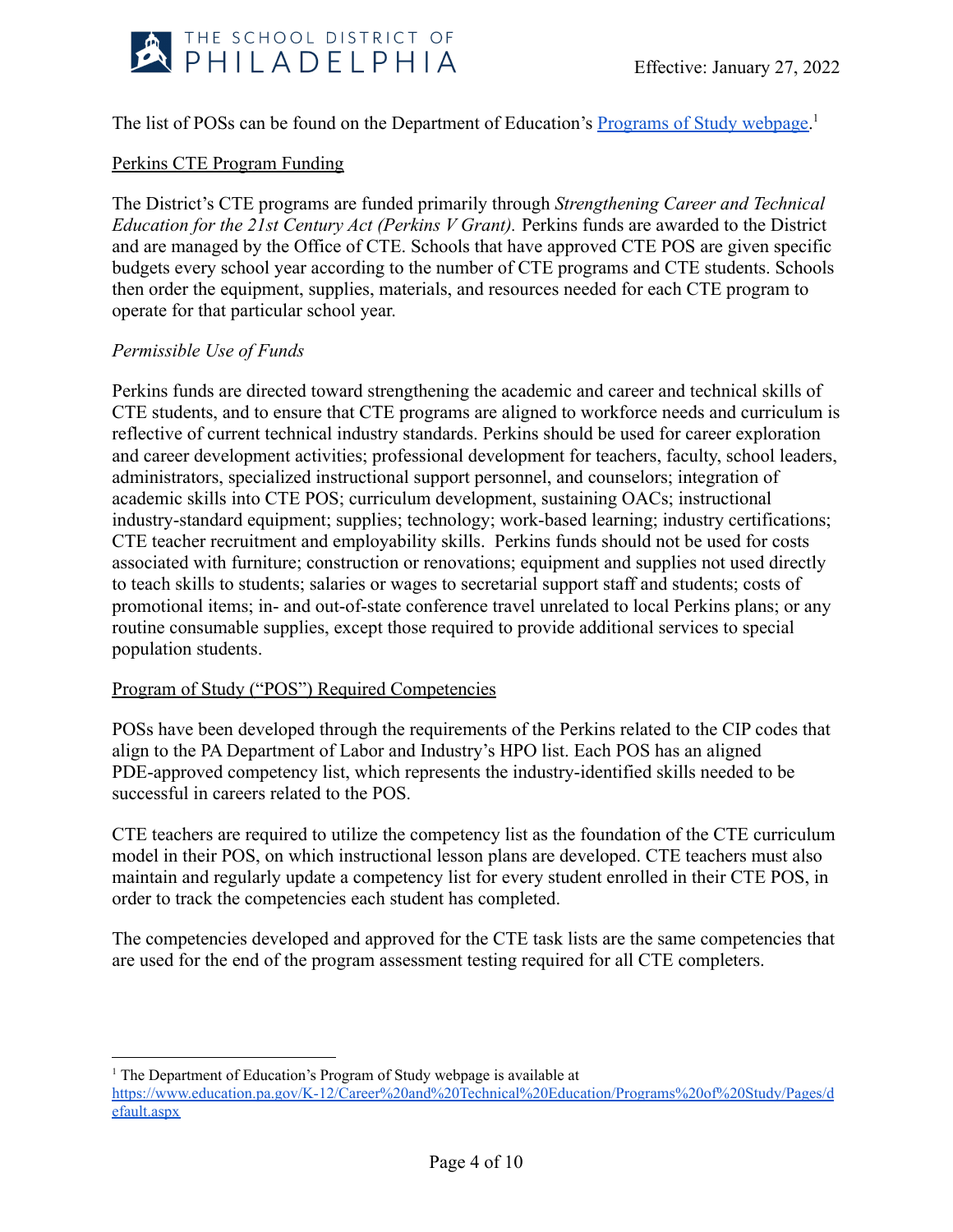

## CTE Program Approval Process

The Office of CTE works closely with each school's leadership in submitting what is required in order for the CTE POS to be approved by PDE. When schools plan to apply for a new CTE POS to be offered at their school, the high school's administrative staff, including principal, assistant principal(s), and roster chair, must first attend an orientation held by the Office of CTE, to learn about the duties and responsibilities of operating a CTE POS at their school. The next step for the school administration is to complete and submit to the Office of CTE an [Application for New](https://docs.google.com/document/d/18ddNSH7uz-JyL6V5Z3DwqUy_usJLu--p/edit?usp=sharing&ouid=102921846855266971814&rtpof=true&sd=true) [CTE Program.](https://docs.google.com/document/d/18ddNSH7uz-JyL6V5Z3DwqUy_usJLu--p/edit?usp=sharing&ouid=102921846855266971814&rtpof=true&sd=true) <sup>2</sup> CTE staff will guide school administration through this application process.

A major factor the Office of CTE considers when reviewing any application for new CTE programs is whether the proposed program meets regional and state workforce development needs through the most updated State's HPO and IDOL lists. The purpose of these statewide and regional workforce development-driven lists is to align workforce training and education investments with careers that are in demand by employers, have higher skill needs, and are most likely to provide family-sustaining wages. Combining statistical data with regional expert input allows for a complete picture of the actual workforce needs of the Commonwealth.

#### CTE Instructors/Professional Development

In order to be qualified to teach CTE programs, teachers must possess the appropriate vocational or instructional certificate as required for the CTE program they are appointed to teach. In some cases, emergency certificates are awarded by the District, but all teachers are expected to complete specific coursework and pass the required examinations within a certain time period.

The type of certification required to teach within the CTE program depends upon the CIP code that the teacher is hired to teach. Temple University serves as the assigned institution to train and certify CTE teachers in eastern Pennsylvania. The list of all CIP codes and the instructional/ vocational certification required can be found on [PDE's Website](https://www.education.pa.gov/K-12/Career%20and%20Technical%20Education/Pages/CIP_codes.aspx)*.* 3

Throughout the school year, various professional development/training sessions are offered, designed specifically for CTE teachers in their respective areas to further their content knowledge, update current industry certifications, or to learn about current trends in the industry. These CTE-related professional development sessions are designed and/or approved by the Office of CTE and/or the CTE programs' Occupational Advisory Committee, and the CISs and IDSs schedule them through the District's Cornerstone system to ensure the professional development has been approved and that the participants will receive Act 48 credits.

School administration and Assistant Superintendents must send designated CTE instructors to these ongoing professional development sessions (i.e. Technical Assistance Program training, CTE skills upgrade training, etc.) in accordance with state regulations, ACT 48 credits, and continuing education units per individual credentialing.

<sup>3</sup> A list of all CIP codes can be found at

<sup>2</sup> The Application for New CTE Program is available at

[https://docs.google.com/document/d/18ddNSH7uz-JyL6V5Z3DwqUy\\_usJLu--p/edit](https://docs.google.com/document/d/18ddNSH7uz-JyL6V5Z3DwqUy_usJLu--p/edit)

[https://www.education.pa.gov/K-12/Career%20and%20Technical%20Education/Pages/CIP\\_codes.aspx](https://www.education.pa.gov/K-12/Career%20and%20Technical%20Education/Pages/CIP_codes.aspx)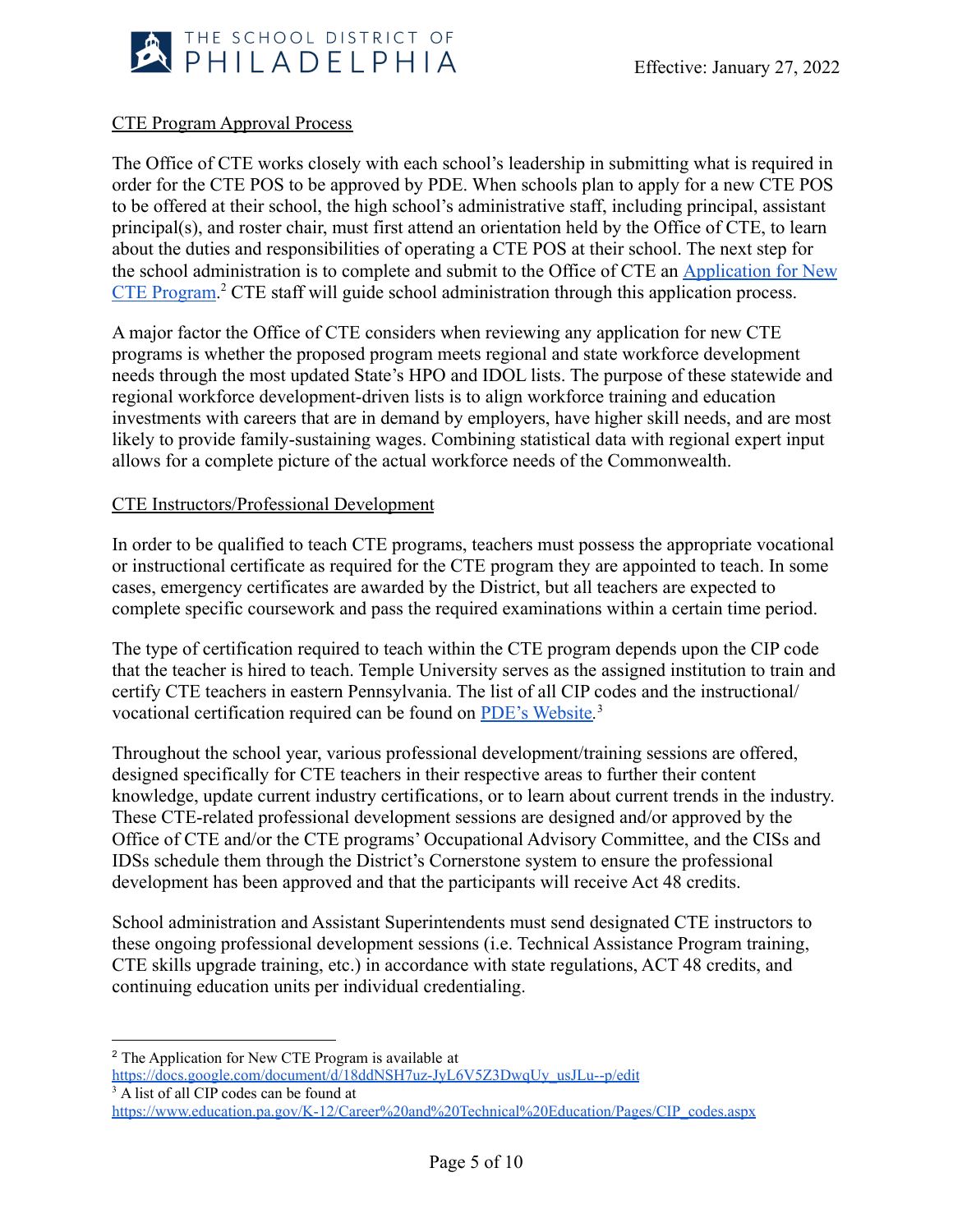

### Occupational Advisory Committee ("OAC")

CTE teachers are collectively responsible for establishing an OAC for their respective POS. OAC membership should be representative of the community in terms of race, gender, age, occupation, socioeconomic status, geographical location, and other locally appropriate factors. A balance between large and small employers should be established and maintained.

Those who should be considered for membership on an OAC include representatives of business, industry, and labor groups; employees and employers in the occupation for which training is provided; owners of small businesses; parents, students (non-voting), graduates, and the general public; and staff members of other education agencies and institutions.

It is required that the OAC meet a minimum of two times during the school year. The OAC is crucial and should "advise" the school on equipment, classroom space usage, and current trends in the industry, and can serve as potential employers for current students and/or graduates.

The OAC has several major goals:

- Provide recommendations to update, modify, expand, and improve the quality of the occupational program;
- Support and strengthen the relationship between business, industry, the community, and education;
- Make recommendations to strengthen and expand the curriculum and provide assistance in implementing these recommendations;
- Articulate long-term goals and objectives of the occupational program to parents, employers, and the community; and
- Assist in identifying needs, determining priorities, and reviewing and evaluating curriculum.

To achieve these goals, members may provide valuable services in areas such as student recruitment and placement, curriculum development, facilities and equipment, staff development, public relations, community needs, legislative and financial support, and CTSO support.

The OAC guidance handbook published by BCTE can be found on [PDE's Advisory Committee](https://www.education.pa.gov/K-12/Career%20and%20Technical%20Education/Resources/Teacher%20Resources/AdvisoryCommittee/Pages/default.aspx) [Guidelines webpage.](https://www.education.pa.gov/K-12/Career%20and%20Technical%20Education/Resources/Teacher%20Resources/AdvisoryCommittee/Pages/default.aspx)<sup>4</sup>

#### Industry-Recognized Certifications

CTE students shall have the opportunity to earn industry-recognized certifications in their respective CTE area. Earning an industry certification has many benefits. It gives students a sense of accomplishment and a highly valued professional credential and helps students become more employable with higher starting salaries. Valid reliable certifications are also evidence of technical skill attainment. Industry certifications, therefore, are an important component of a CTE POS.

<sup>4</sup> The OAC guidance handbook can be found at

[https://www.education.pa.gov/K-12/Career%20and%20Technical%20Education/Resources/Teacher%20Resources/](https://www.education.pa.gov/K-12/Career%20and%20Technical%20Education/Resources/Teacher%20Resources/AdvisoryCommittee/Pages/default.aspx) [AdvisoryCommittee/Pages/default.aspx](https://www.education.pa.gov/K-12/Career%20and%20Technical%20Education/Resources/Teacher%20Resources/AdvisoryCommittee/Pages/default.aspx)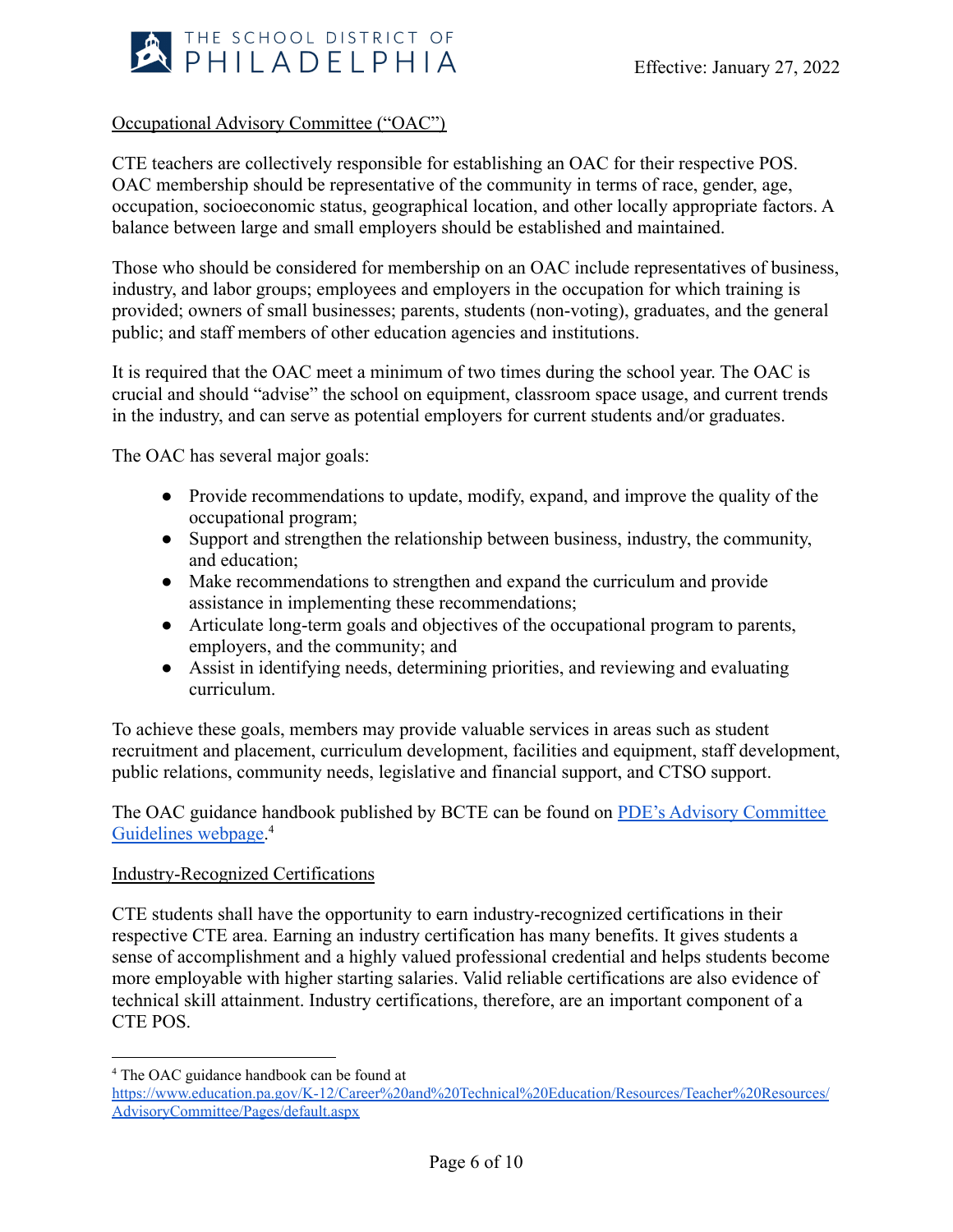

Every POS is aligned to an industry-recognized certification. The current list of industry-recognized certifications offered in the District's CTE programs can be found on the [Office of CTE's webpage](https://www.philasd.org/cte/)*.* 5

# Career & Technical Student Organizations ("CTSO")

Pennsylvania coordinates student organizations, called CTSOs, that provide career awareness, leadership, motivation, and recognition for career-related skills. CTSOs are a co-curricular extension of the classroom instructional program by integrating academics and career and technical skills into real work experiences.

Each POS is required to have student participation in one of the following PA-approved CTSOs:

- *DECA* for students in marketing and culinary-related programs;
- *Future Business Leaders of America ("FBLA")* for students in business and accounting programs;
- *FFA* for students in agriculture-related programs;
- *Health Occupations Students of America (HOSA)* for students in health-related programs; and
- *SkillsUSA* for students in construction, automotive, engineering, communications, IT, and other trade-related programs.

#### NOCTI Assessment

In the Spring of their 12th grade year, CTE students take a NOCTI (or NIMS) exam that is specific to their CTE POS. Each [NOCTI exam](https://www.careertechpa.org/wp-content/uploads/2021/08/Crosswalk-2021-2022.pdf)<sup>6</sup> has an online written/multiple choice module, and a hands-on/demonstration module during which students perform tasks that are evaluated by industry professionals. The NOCTI allows students to demonstrate their knowledge and skills within their chosen CTE POS, and students who pass their industry-specific NOCTI with a rating of Competent or Advanced receive industry-relevant certificates, and may also be able to secure college credit (depending on where they continue their education).

PDE contracts with NOCTI to develop tests, but not all CTE pathways have a corresponding NOCTI (or NIMS) exam. As a result, some CTE POS do not align to a NOCTI exam.

The NOCTI and NIMS are administered every Spring in March and April. Schools must appoint a Test Coordinator, who works closely with school administration to ensure all testing schedules and protocols are strictly adhered to.

Career and Technical Education Information System ("CATS")/Pennsylvania Information Management System ("PIMS") Data

Every approved CTE program must collect and maintain required data that gets submitted to the state every year. Most data is collected centrally through the District's IT Department. The Office

<sup>&</sup>lt;sup>5</sup> The Office of CTE's webpage is available at <https://www.philasd.org/cte/>

<sup>6</sup> A list of current NOCTI assessments can be found at

<https://www.careertechpa.org/wp-content/uploads/2021/08/Crosswalk-2021-2022.pdf>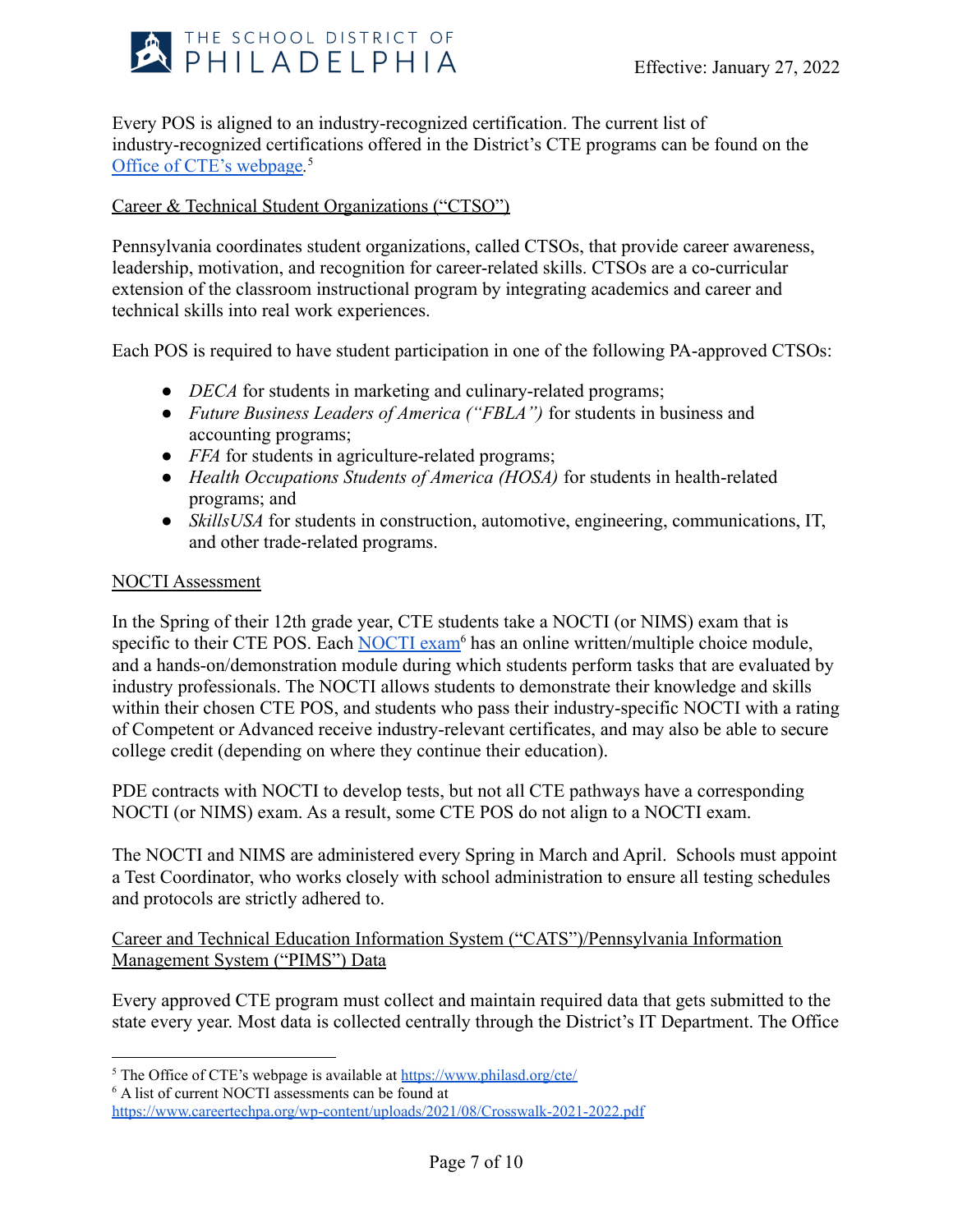

of CTE collects data on student outcomes such as industry certifications, internships/work-based learning opportunities, post-graduation data, and NOCTI results. In order to reflect the most accurate data on CTE programs and students, it is critical that roster chairpersons assign students the right courses using the correct CIP codes that are approved for the school. In addition, the course codes assigned by the roster office must be accurate.

The Office of School Organization is responsible for making roster chairpersons as well as school administration aware of the correct course codes to use for CTE students when rostering courses every school year. If students are not coded correctly, data submitted to the state will be inaccurate and will have a monetary effect on future funds received by the District.

#### Program Evaluation and Monitoring

PDE's CTE program approval process, Approved Program Evaluation ("APE"), consists of on-site compliance audits of the CTE programs at each school every five years. The state's APE Checklist is aligned to state regulations and is used as an evaluation and organizational tool for CTE programs to prepare for the vocational approved program on-site visitations.

As part of the APE process, school administration and CTE teachers must develop and maintain program binders (or electronic Google folders) for each CTE program at the school. The Office of CTE staff assists schools with the APE preparation, including coordinating/scheduling the visit with PDE staff, compiling the required documentation, and guiding school administration and staff on the review process. Further information on the required compliance documentation can be found on [PDE's Program Approval webpage](https://www.education.pa.gov/K-12/Career%20and%20Technical%20Education/ProgramApproval/Pages/default.aspx)*.* **7**

In addition to PDE's APE process, on a yearly basis, the Office of CTE will evaluate CTE programs at schools to identify strengths and areas that need to be addressed by teachers and/or school administration. Additionally, the Office of CTE may conduct programmatic and fiscal audits to evaluate whether CTE POSs are being operated in accordance with state and federal mandates.

#### Promoting/Marketing CTE Programs

There are multiple ways in which the Office of CTE provides information about CTE programs in the District to students, parents, and the general public, including the following:

- [High School Directory](https://www.philasd.org/cte/)<sup>8</sup> (published annually)
- $\bullet$  Public events (i.e., high school fairs, open houses)
- School Visits (coordinated at the school level with support from the Office of CTE; includes teams from high school CTE programs visiting elementary/middle schools, as well as elementary/middle school students visiting CTE programs in high schools)
- [District's CTE Website](https://www.philasd.org/cte/)

<sup>7</sup> PDE's Program Approval webpage is available at [https://www.education.pa.gov/K-12/Career%20and](https://www.education.pa.gov/K-12/Career%20and%20Technical%20Education/ProgramApproval/Pages/default.aspx) [%20Technical%20Education/ProgramApproval/Pages/default.aspx](https://www.education.pa.gov/K-12/Career%20and%20Technical%20Education/ProgramApproval/Pages/default.aspx)

<sup>8</sup> The High School Directory is available on the Office of CTE's webpage at <https://www.philasd.org/cte/>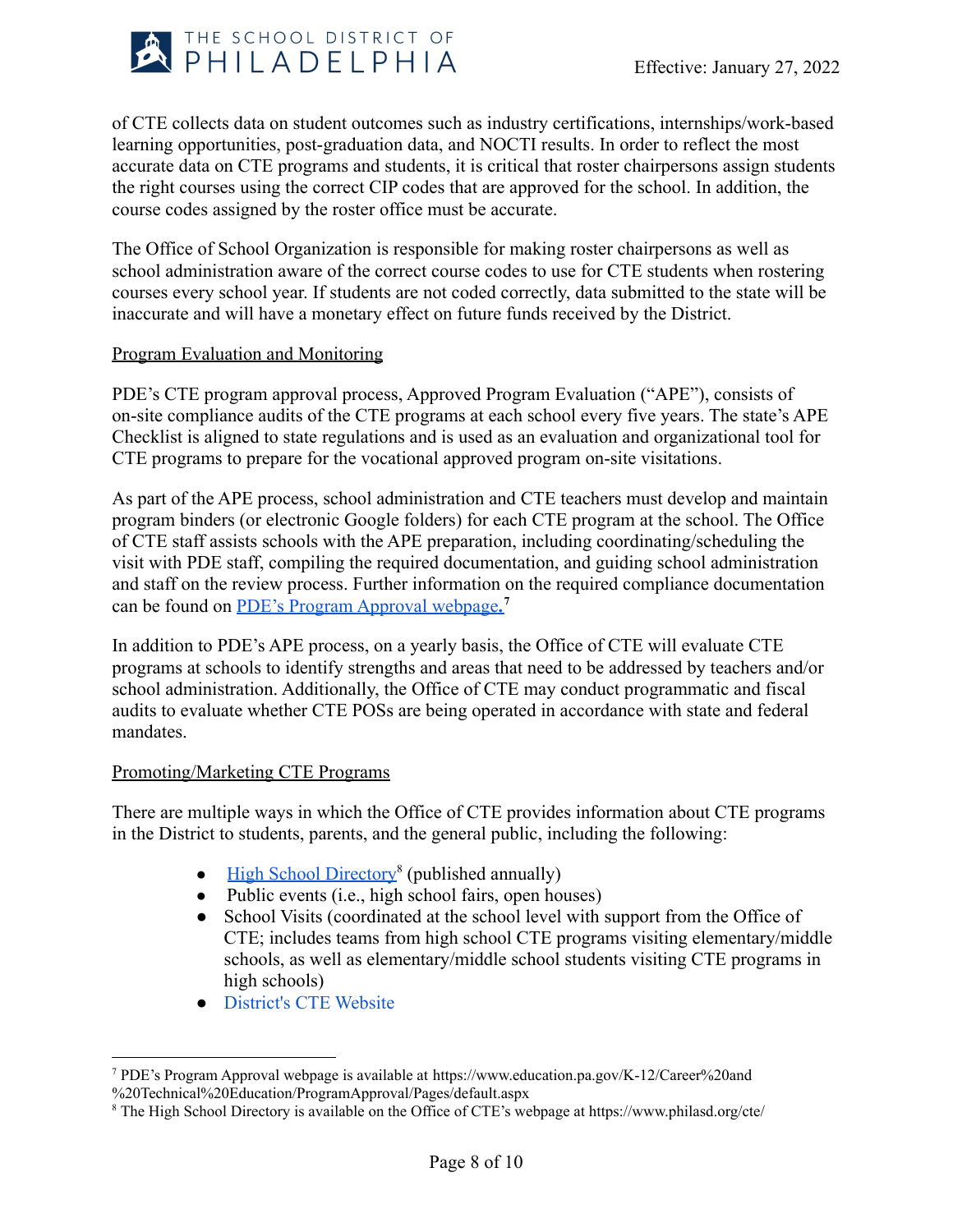

CTE programs are marketed, promoted, and accessible to all District students, including those interested in non-traditional career pathways (i.e., female students in welding programs, male students in health-related programs) and students returning from placement. Elementary and middle school counselors should encourage all students to apply for CTE programming aligned with their interests, including non-traditional pathways.

### Child Protective Services Law

# *Identification of Adult Responsible for Child's Welfare*

When a District student under the age of eighteen (18) years old participates in a CTE internship, externship, work study, co-op, or similar program with an outside employer, the Office of CTE and the employer must, prior to commencing participation, identify an adult(s) who will be the student's supervisor while the child participates in the program. The identified adult(s) will be the person responsible for the child's welfare.

The identified adult(s) must be in the immediate vicinity of the child at regular intervals during the program. Immediate vicinity means an area in which an individual is physically present with a child and can see, hear, direct, and assess the activities of the child.

#### *Clearance Certifications*

Prior to commencement of the CTE program, the identified adult must submit the following information to the Office of CTE:

- 1. PA Child Abuse History Clearance which must be less than sixty (60) months old.
- 2. PA State Police Criminal History Record Information which must be less than sixty (60) months old.
- 3. Federal Criminal History Report which must be less than sixty (60) months old.

The Office of CTE shall review the information and determine if information is disclosed that precludes identification of the adult as the supervisor responsible for the child's welfare.

Information submitted by an identified adult in accordance with this policy must be maintained centrally by the Office of CTE in a manner similar to that for school employees.

#### *Arrest or Conviction Reporting Requirements*

If the identified adult receives an arrest or conviction required to be reported by law, they must notify the employer, in writing, within seventy-two (72) hours of the occurrence.

If the identified adult is listed as a perpetrator in the Statewide database, they must also report this to the employer within seventy-two (72) hours of notification, in accordance with the Child Protective Services Law.

Failure to accurately report such occurrences may subject the identified adult to disciplinary action up to and including termination of employment and criminal prosecution.